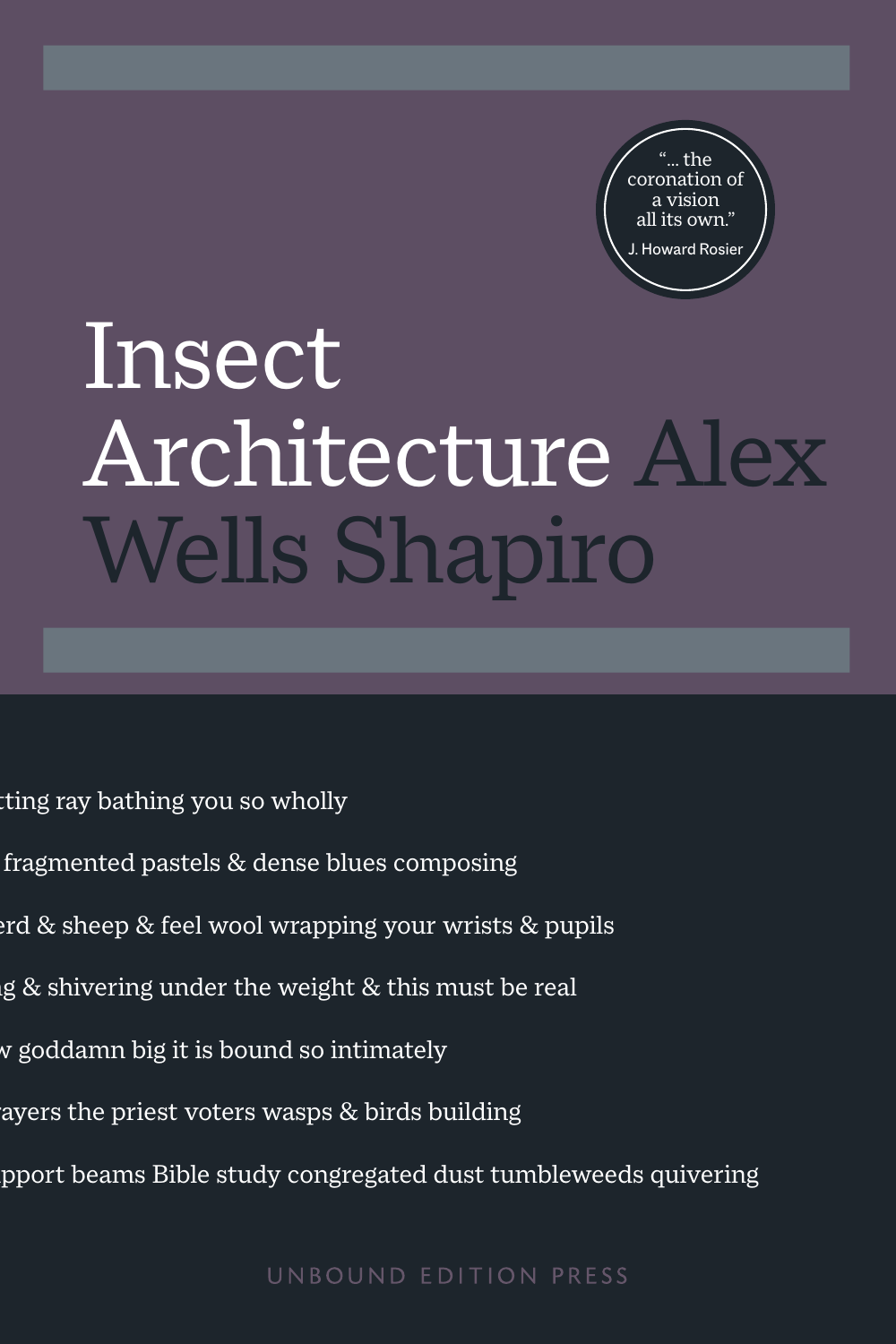### Praise for *Insect Architecture*

Formally attuned and linguistically inventive, Alex Wells Shapiro's *Insect Architecture* is the coronation of a vision all its own. The glint of rock salt melting snow on a winter day, the glue-trap texture of a CTA floor — truly, nothing gets past him. But more than vivid imagery or a commitment to language as a tactile thing, I was most enthralled by the poems' sense of movement. Their subjects (and in many cases, their titles) are stumbled upon as an activity, rather than a declaration. Like a Christmas tree riddled with ornaments, or an industrial fishing net, there is so much bountiful history to gaze upon that you almost forget why you're there in the first place.

#### **J. Howard Rosier**

Board Member, National Book Critics Circle

In *Insect Architecture,* Shapiro offers an inclusive, expansive lens of the individual juxtaposed with the city; of modern life as a fleeting silhouette. With an avant-garde aesthetic, Shapiro paints poems, like collages, with range and yet the precision of a photographic memory. Mina Loy would be proud. Go read this book on the subway. Or on a graffitied park bench.

#### **Jose Hernandez Diaz**

Author of *The Fire Eater*

Alex Shapiro doesn't write of a fallen world. He writes of our consciousness, our environment, our vitality floating, achingly, midair. His words seek to chingar, pulse, photosynthesize, disrupt us. In *Insect Architecture,* we read of bodies reacting to their interior and exterior confines, we handle with care, we transform into the connectors that bind  $us -$  through the lens of a poet who grips us tight before letting us go.

### **Natasha Mijares**

Author of *violent wave*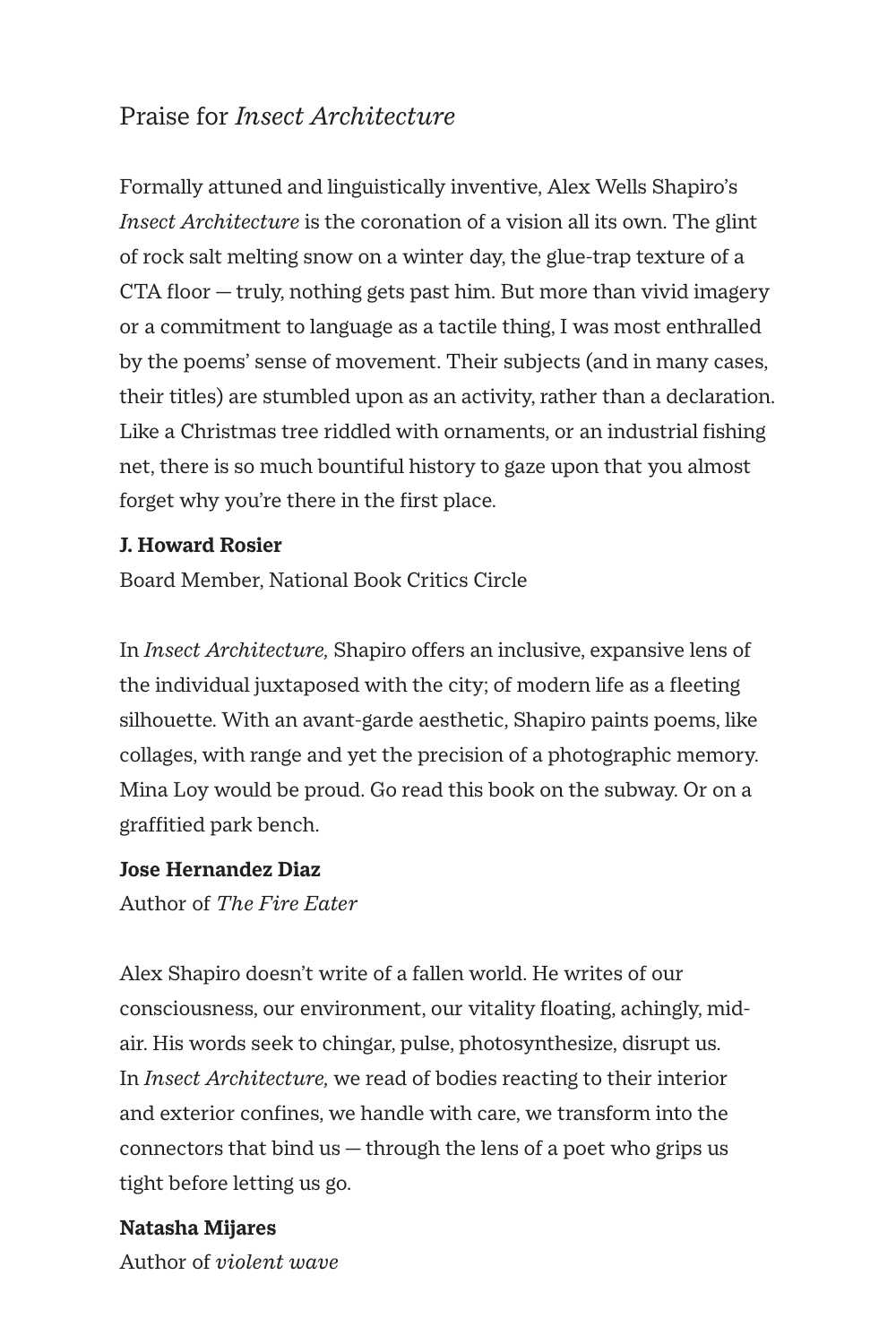# Insect Architecture Alex Wells Shapiro



UNBOUND EDITION PRESS

Atlanta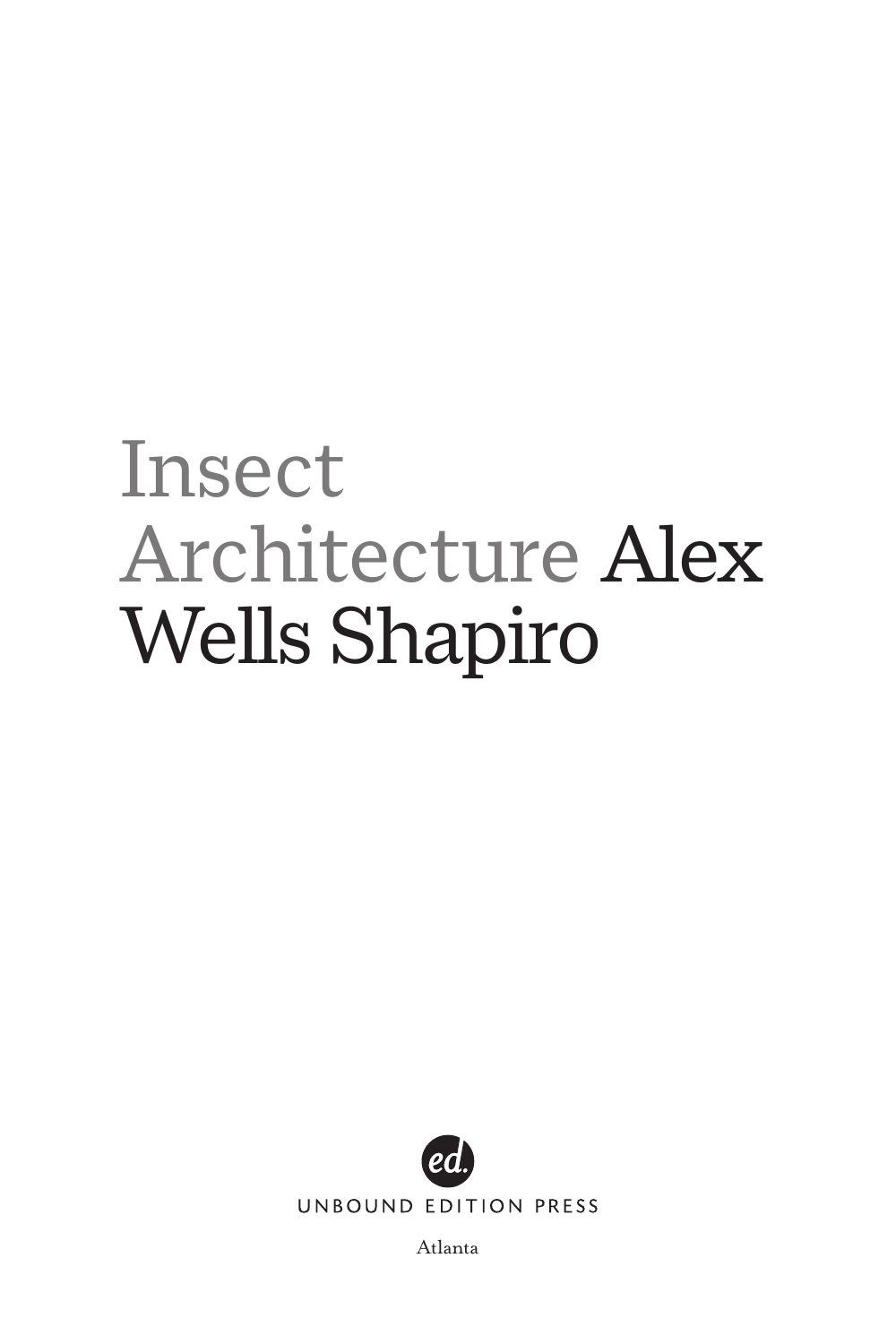Copyright © 2022 by Alex Wells Shapiro Endpaper Illustrations: Copyright © 2022 by Alex Wells Shapiro All Rights Reserved

FIRST EDITION

Printed in the United States of America

LIBRARY OF CONGRESS RECORD

Name: Shapiro, Alex Wells, 1992— author. Title: Insect Architecture / Alex Wells Shapiro. Edition: First edition. Published: Atlanta : Unbound Edition Press, 2022.

LCCN: 2022930245 LCCN Permalink: https://lccn.loc.gov/2022930245 ISBN: 978-0-9913780-5-0 (hardcover)

Designed by Eleanor Safe and Joseph Floresca Printed by Bookmobile, Minneapolis, MN Distributed by Small Press Distribution

123456789

Unbound Edition Press 1270 Caroline Street, Suite D120 Box 448 Atlanta, GA 30307

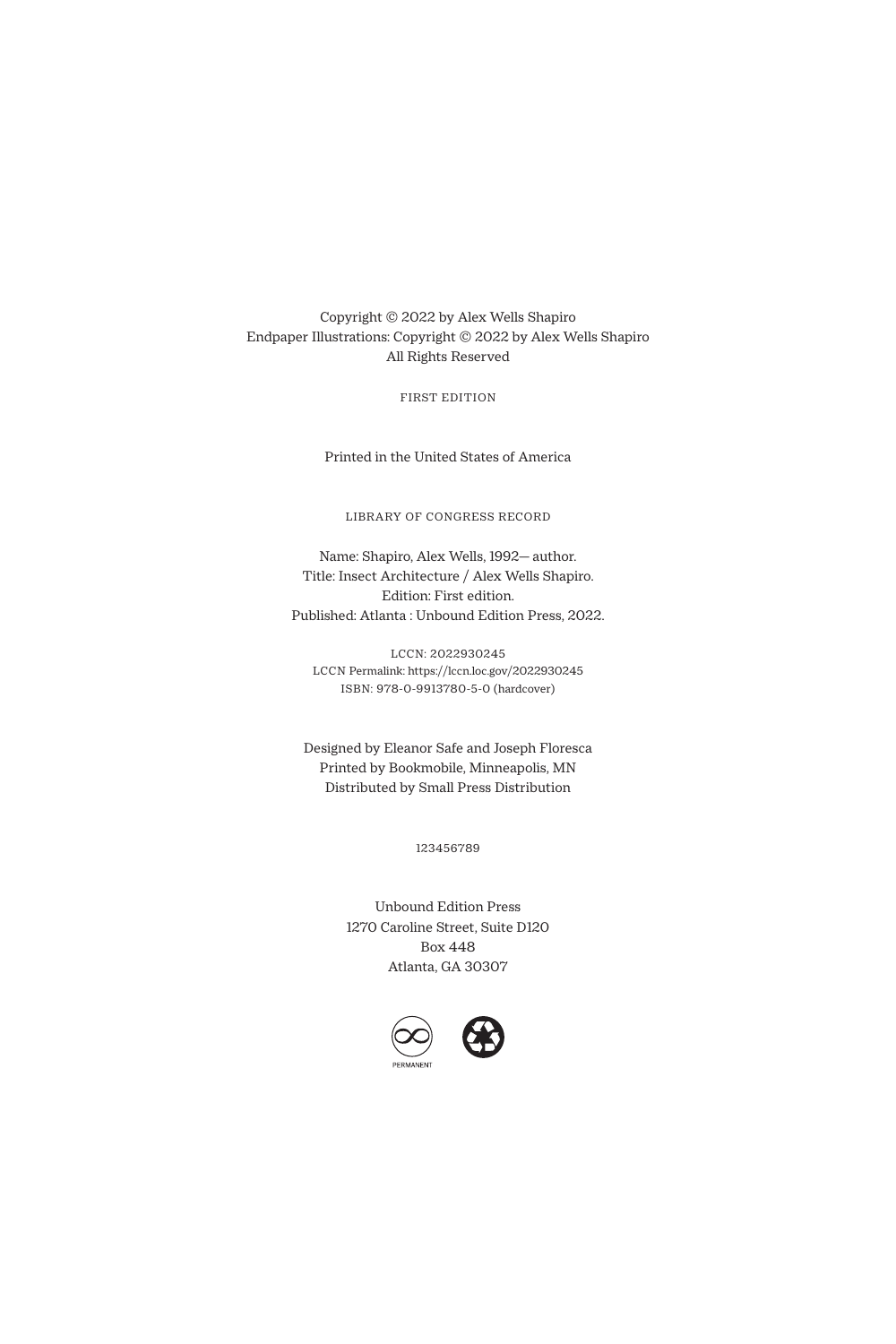# A Fable about Boxes

A dial tone rumbling off a yellow ranch with a white porch, an ultra modern black glass Bond villain condo, and a withering blue colonial with the attic puked across the lawn, interspersed among nondescript brick buildings, sandy browns, heavy reds, rosier reds, and cinderblock greys connected by wood arteries jutting out their backs.

Two delivery people approach the first, each wearing dark colored jumpsuits, bandanas and gloves at the buzzer of a disfigured gate adorned with thin spiring barbs securing a svelte courtyard hemmed by unkempt hedges leading to dozens of little boxes stacked like an industrial Mega Blok wall.

"No one's come in or out for 10 minutes."

They test their assignments, pinching and poking two hollow, lightly taped cardboard boxes and an envelope laced with a pressed sheet of bubble wrap. The last to arrive has the most to gain.

*loading box onto hip stepping back like a kamehameha and heaving with palms, wrists trailing after with a mask captured ugh*

On the rise, the weight of its insides catches a panel and the box flies into the stretch of grass snaked through the walkway's center. A corner thud and a flop to flat and the worker returns to their route. Deafened and frustrated in the face of the droning buzzer, the earliest goes next.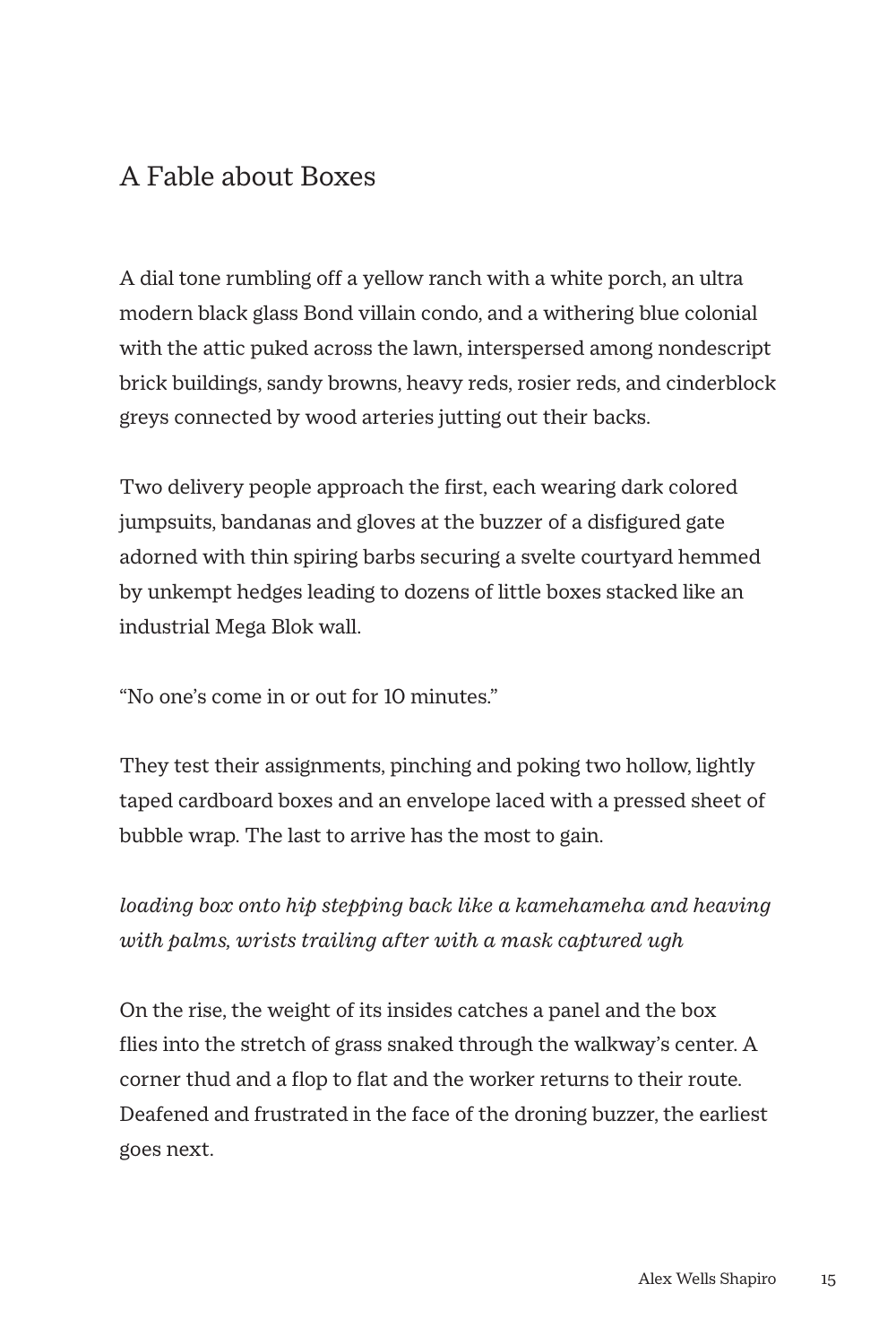*rocking back on heels, knees stooped, box resting in finger linked cups, hands dangling underhanded like a granny free throw, stabilizing pendulum sways growing and growing until releasing with tender touch on the upswing*

The rise and fall are parallel and the box clips the point of a bar, flipping down the other side and clunking into a lean between overgrowth and the fence and the worker returns to their route. The lone deliverer remaining compares envelopes and boxes in their head.

*grasping contents and coiling arm around waist, opening up like a novice discus thrower, envelope straight armed back overhead, oscillating in search of a groove, repetition buoying confidence accelerating to flicking fingertips and release leading to returning to their route instep* 

The envelope frisbees axeled by its contents like a copter seed flat arcing at the door. The crack of its impact is censored by the still blaring broken buzzer.

Onomatopoeia leaking into the unmonitored lobby is reported to the landlord portal by some occupants, thought to be indifferent noise. The deliveries are retrieved when a push notification rustles the occupant's pockets.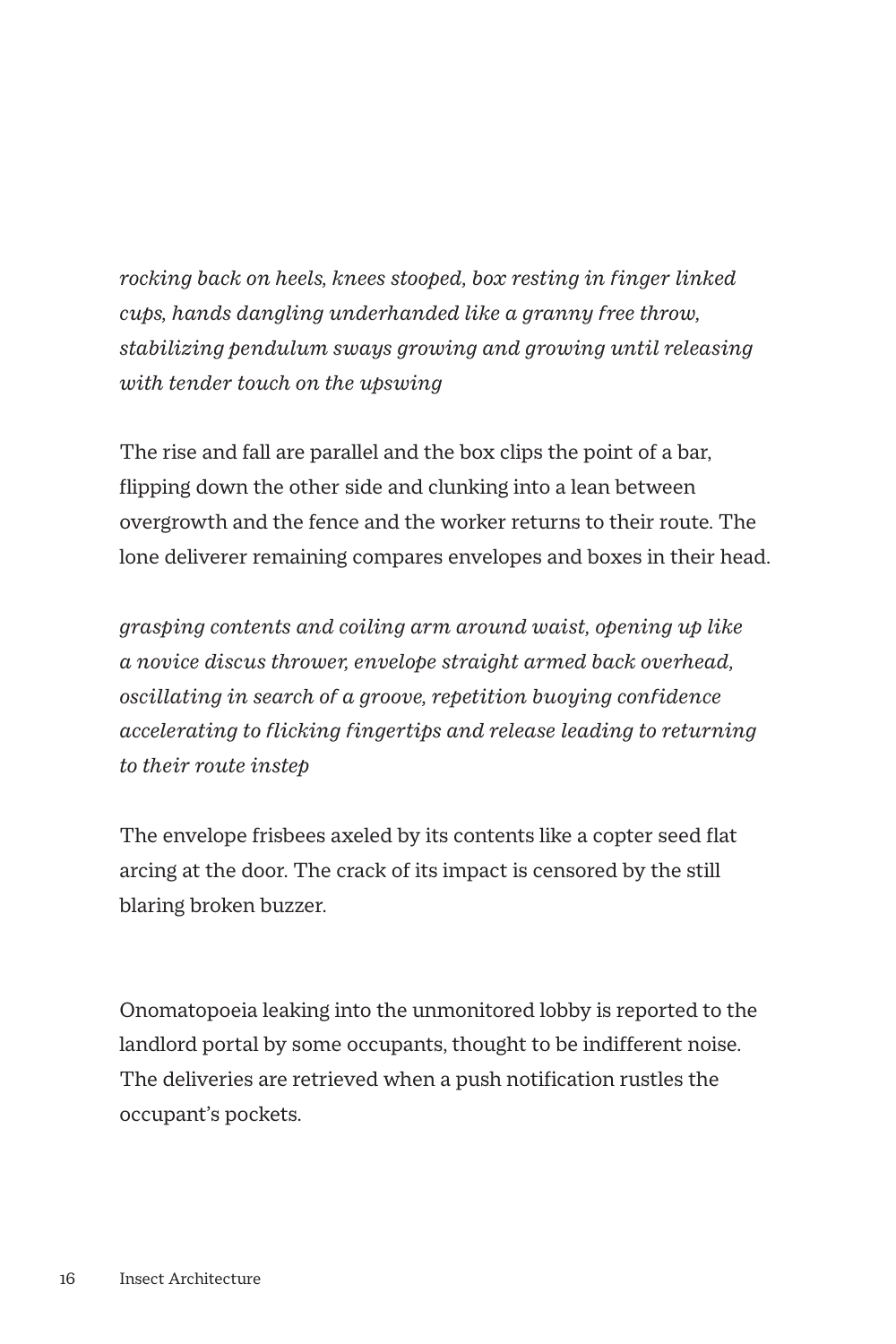Dollar Tree Lysol **the neighbors left** settled carapace thick atop our cig-stained hallway baptizes my breath. A stripped doorframe circulates my ankles.

When touch first became unsafe we shared a blunt in the gutted pub below and I learned the building was owned by Miss Ollie but is now owned by Steven Packer and he seems

nice too. Lean walls

shifting in candlelight over murmurs and exclamation and vibration, Andre, Stevie Nicks, a Larry Hoover documentary even songbirds synthesize.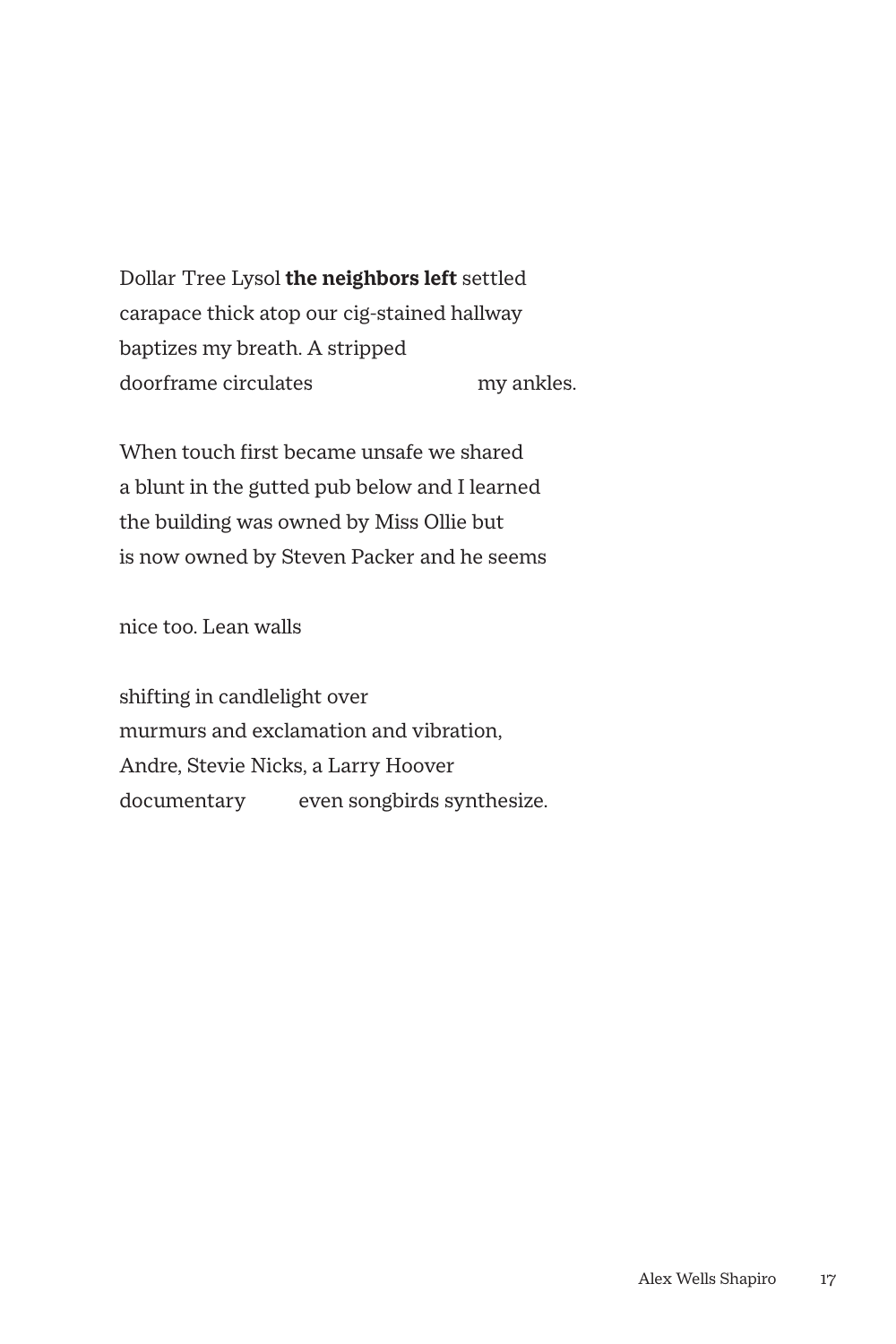*HABITUALLY* eating the surrounding sand into a moat defined by embankments disintegrating under the weight of consumer builder's displacement, and heaving coarse chunks back up wadded just as they dropped down, but glossier, and it'll never feel like every grain is flushed from stomach lining.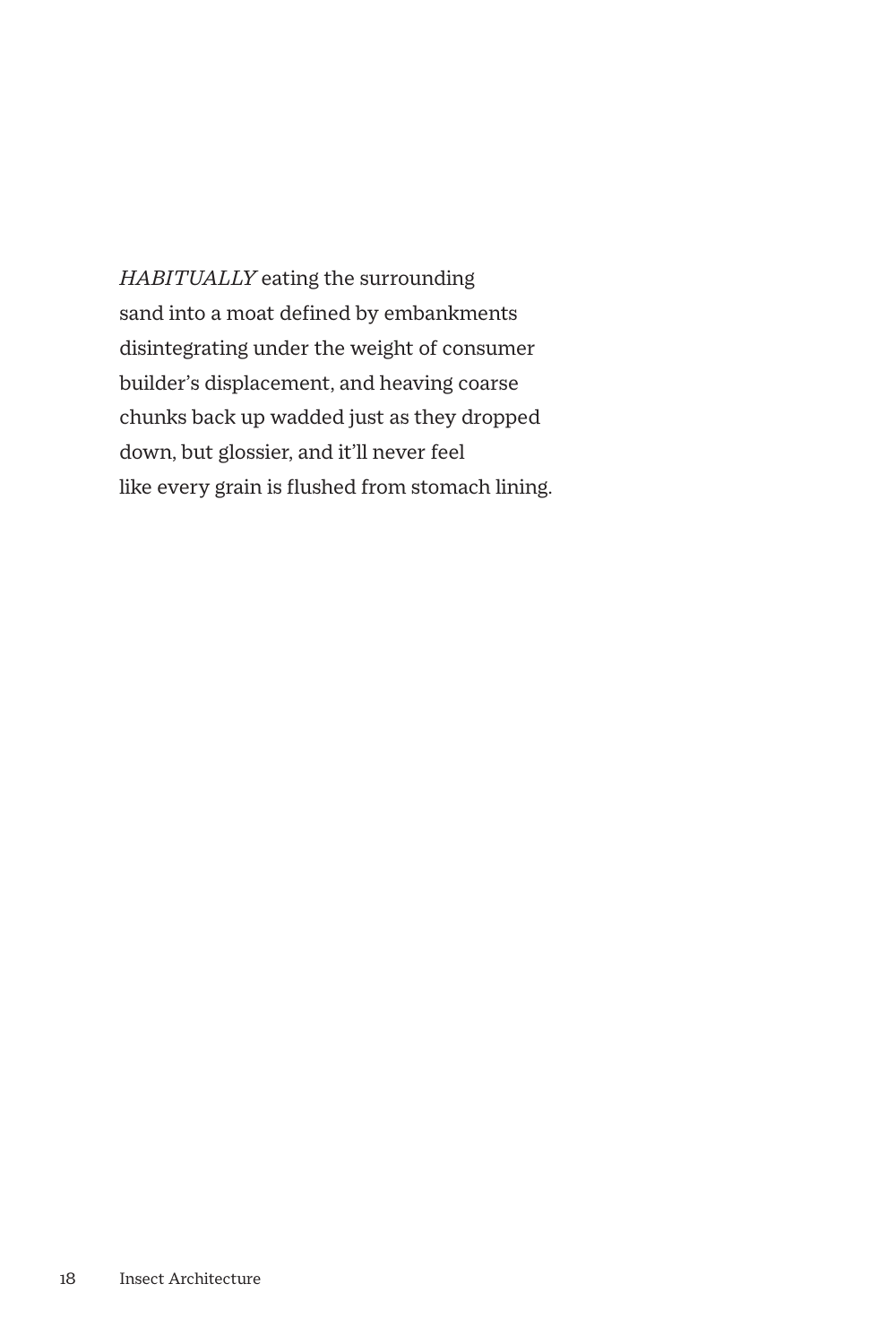## Preparedness

Between streetlights in a sunken gated alley accordion playing bare arms extending

and collapsing their instrument accompanying a distorted boombox mosquito lamp sizzling above

their ear my sharp lateral stagger around a hydrant cap tilt obscuring acknowledgment melody continuing co-mingling in sirens

horns yelps flecked constellations furnishing the outskirts of our block (occupied by tunneled wind shepherding leaves

and litter towards lakefront and their song) raised skin ebbing supple shrunk to nonconfrontational normalcy as I perceive no

other in front of me.

 Clear **intersection** outlined white thru solid rain-lurching into a trot across tracking Skid Honk Crunsh behind me.